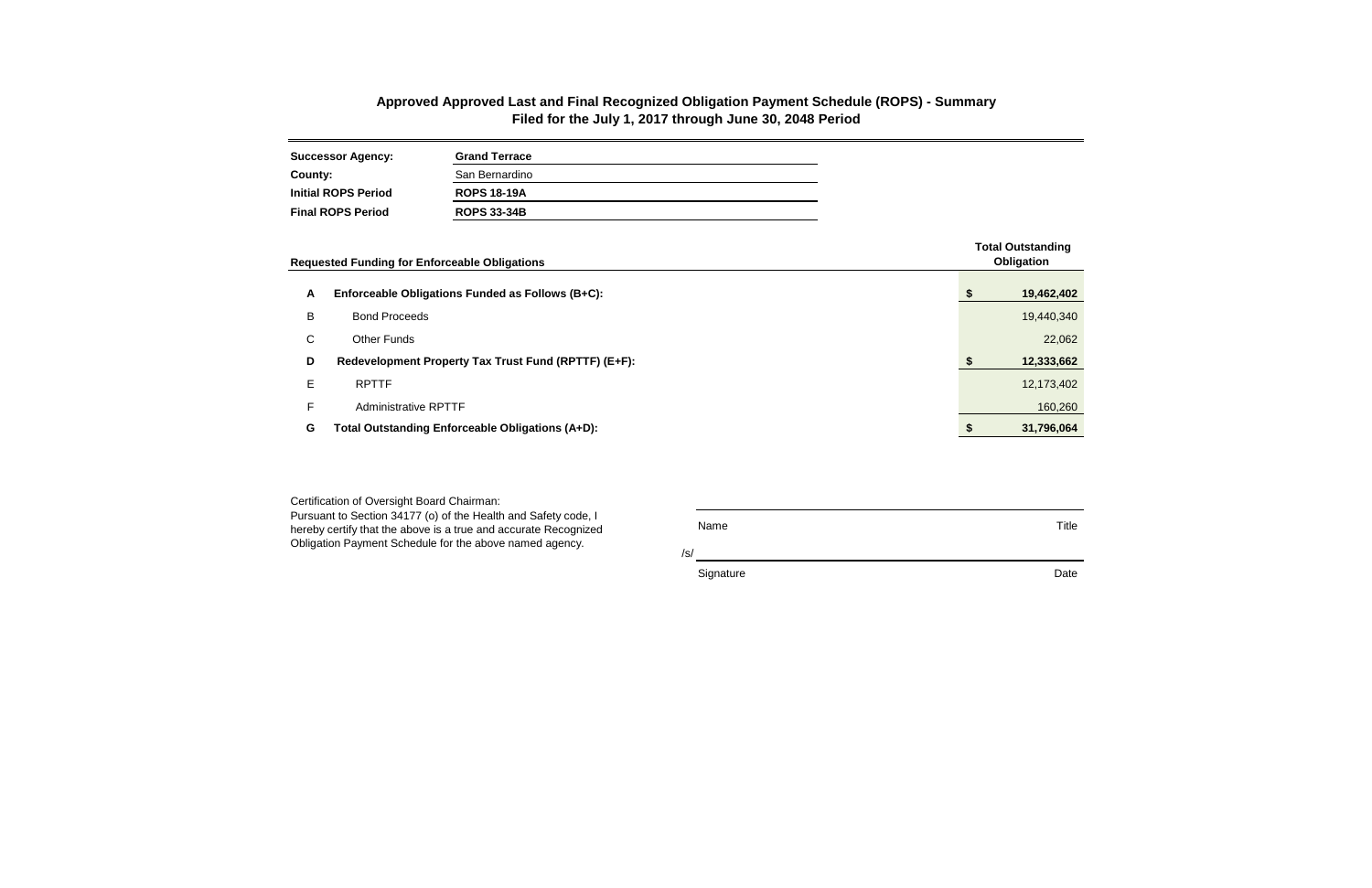|                    |                      |                    |                                           |                    |                        | GRAND TERRACE Approved Last and Final Recognized Obligation Payment Schedule (ROPS) - Summary by ROPS Period<br>July 1, 2018 through June 30, 2034 |                      |                     |                 |                    |                   |                                    |
|--------------------|----------------------|--------------------|-------------------------------------------|--------------------|------------------------|----------------------------------------------------------------------------------------------------------------------------------------------------|----------------------|---------------------|-----------------|--------------------|-------------------|------------------------------------|
|                    |                      |                    | <b>A Period</b><br><b>July - December</b> |                    |                        |                                                                                                                                                    |                      | January - June      | <b>B</b> Period |                    |                   |                                    |
|                    |                      |                    | <b>Fund Sources</b>                       |                    |                        |                                                                                                                                                    |                      | <b>Fund Sources</b> |                 |                    |                   |                                    |
| <b>ROPS Period</b> | <b>Bond Proceeds</b> | <b>Other Funds</b> | <b>RPTTF</b>                              | <b>Admin RPTTF</b> | <b>Six-Month Total</b> | <b>ROPS Period</b>                                                                                                                                 | <b>Bond Proceeds</b> | <b>Other Funds</b>  | <b>RPTTF</b>    | <b>Admin RPTTF</b> |                   | Six-Month Total Twelve-Month Total |
|                    |                      |                    | $7,813,684$ \ \ \$<br>\$                  | 140,130            | 25,735,309             |                                                                                                                                                    | $1,658,845$ \$       |                     | $4,359,718$ \\$ | 20,130             | $6,060,755$ \$    | 31,796,064                         |
| <b>ROPS 17-18A</b> |                      |                    |                                           |                    |                        | <b>ROPS 17-18B</b>                                                                                                                                 |                      |                     |                 |                    |                   |                                    |
| <b>ROPS 18-19A</b> | 2,857,416            |                    | 1,210,178                                 | 20,130             | 4,087,724<br>- \$      | <b>ROPS 18-19B</b>                                                                                                                                 |                      | 22,062              | 797,687         | 20,130             | 839,879           | 4,927,603                          |
| <b>ROPS 19-20A</b> | 3,175                |                    | 1,223,346                                 | 13,000             | 1,239,521              | <b>ROPS 19-20B</b>                                                                                                                                 | 128,783              |                     | 669,958         |                    | 798,741 \$        | 2,038,262                          |
| ROPS 20-21A        | 513,783              |                    | 737,520                                   | 13,000             | 1,264,303              | <b>ROPS 20-21B</b>                                                                                                                                 | 115,115              |                     | 660,778         |                    | 775,893 \$        | 2,040,196                          |
| <b>ROPS 21-22A</b> | 525,115              |                    | 748,340                                   | 13,000             | 1,286,455              | <b>ROPS 21-22B</b>                                                                                                                                 | 99,330               |                     | 417,650         |                    | 516,980           | 1,803,435                          |
| ROPS 22-23A        | 539,330              |                    | 758,650                                   | 10,000             | 1,307,980              | <b>ROPS 22-23B</b>                                                                                                                                 | 82,390               |                     | 407,450         |                    | 489,840 \$        | 1,797,820                          |
| ROPS 23-24A        | 557,390              |                    | 768,450                                   | 10,000             | 1,335,840<br>- \$      | <b>ROPS 23-24B</b>                                                                                                                                 | 64,103               |                     | 394,850         |                    | 458,953 \$<br>\$. | 1,794,793                          |
| <b>ROPS 24-25A</b> | 579,103              |                    | 775,850                                   | 10,000             | 1,364,953              | <b>ROPS 24-25B</b>                                                                                                                                 | 44,275               |                     | 381,650         |                    | $425,925$ \$      | 1,790,878                          |
| <b>ROPS 25-26A</b> | 599,275              |                    | 787,650                                   | 10,000             | 1,396,925              | <b>ROPS 25-26B</b>                                                                                                                                 | 22,908               |                     | 366,336         |                    | 389,244 \$        | 1,786,169                          |
| <b>ROPS 26-27A</b> | 617,908              |                    | 803,700                                   | 7,000              | 1,428,608              | <b>ROPS 26-27B</b>                                                                                                                                 | 102,491              |                     | 200,359         |                    | 302,850 \$<br>\$. | 1,731,458                          |
| <b>ROPS 27-28A</b> | 1,458,850            |                    |                                           | 7,000              | 1,465,850              | <b>ROPS 27-28B</b>                                                                                                                                 | 258,900              |                     | 9,000           |                    | 267,900<br>\$.    | 1,733,750                          |
| ROPS 28-29A        | 1,498,900            |                    |                                           | 4,500              | 1,503,400              | <b>ROPS 28-29B</b>                                                                                                                                 | 221,700              |                     | 9,000           |                    | 230,700           | 1,734,100                          |
| ROPS 29-30A        | 1,531,700            |                    |                                           | 4,500              | 1,536,200              | <b>ROPS 29-30B</b>                                                                                                                                 | 182,400              |                     | 9,000           |                    | 191,400 \$<br>ß.  | 1,727,600                          |
| ROPS 30-31A        | 1,572,400            |                    |                                           | 4,500              | 1,576,900<br>- \$      | ROPS 30-31B                                                                                                                                        | 140,700              |                     | 9,000           |                    | 149,700 \$<br>\$. | 1,726,600                          |
| ROPS 31-32A        | 1,615,700            |                    |                                           | 4,500              | 1,620,200              | <b>ROPS 31-32B</b>                                                                                                                                 | 96,450               |                     | 9,000           |                    | 105,450           | 1,725,650                          |
| ROPS 32-33A        | 1,656,450            |                    |                                           | 4,500              | 1,660,950              | ROPS 32-33B                                                                                                                                        | 99,300               |                     | 9,000           |                    | 108,300           | 1,769,250                          |
| ROPS 33-34A        | 1,655,000            |                    |                                           | 4,500              | 1,659,500              | <b>ROPS 33-34B</b>                                                                                                                                 |                      |                     | 9,000           |                    | 9,000             | 1,668,500                          |

| <b>Bond Proceeds</b>         | <b>Other Funds</b> | <b>RPTTF</b>                                                                                                                                                                               | <b>Admin RPTTF</b>                                               | <b>Six-Month Total</b>                                                                                                                                                                                                                                      |
|------------------------------|--------------------|--------------------------------------------------------------------------------------------------------------------------------------------------------------------------------------------|------------------------------------------------------------------|-------------------------------------------------------------------------------------------------------------------------------------------------------------------------------------------------------------------------------------------------------------|
| $\mathfrak{L}$<br>17,781,495 | $\mathfrak{S}$     | $\mathfrak{L}$<br>7,813,684                                                                                                                                                                | $\mathfrak{F}$<br>140,130                                        | \$<br>25,735,309                                                                                                                                                                                                                                            |
|                              |                    |                                                                                                                                                                                            |                                                                  | \$                                                                                                                                                                                                                                                          |
|                              |                    |                                                                                                                                                                                            |                                                                  | $\mathcal{L}$<br>4,087,724                                                                                                                                                                                                                                  |
|                              |                    |                                                                                                                                                                                            |                                                                  | $\mathfrak{L}$<br>1,239,521                                                                                                                                                                                                                                 |
|                              |                    |                                                                                                                                                                                            |                                                                  | $\mathcal{L}$<br>1,264,303                                                                                                                                                                                                                                  |
|                              |                    |                                                                                                                                                                                            |                                                                  | $\sqrt[6]{3}$<br>1,286,455                                                                                                                                                                                                                                  |
|                              |                    |                                                                                                                                                                                            |                                                                  | $\overline{\mathcal{S}}$<br>1,307,980                                                                                                                                                                                                                       |
|                              |                    |                                                                                                                                                                                            |                                                                  | $\mathbf{\hat{s}}$<br>1,335,840                                                                                                                                                                                                                             |
|                              |                    |                                                                                                                                                                                            |                                                                  | $\mathfrak{L}$<br>1,364,953                                                                                                                                                                                                                                 |
|                              |                    |                                                                                                                                                                                            |                                                                  | $\mathcal{L}$<br>1,396,925                                                                                                                                                                                                                                  |
|                              |                    |                                                                                                                                                                                            |                                                                  | $\mathfrak{L}$<br>1,428,608                                                                                                                                                                                                                                 |
|                              |                    |                                                                                                                                                                                            |                                                                  | $\mathfrak{L}$<br>1,465,850                                                                                                                                                                                                                                 |
|                              |                    |                                                                                                                                                                                            |                                                                  | $\mathfrak{F}$<br>1,503,400                                                                                                                                                                                                                                 |
|                              |                    |                                                                                                                                                                                            |                                                                  | $\mathfrak{S}$<br>1,536,200                                                                                                                                                                                                                                 |
|                              |                    |                                                                                                                                                                                            |                                                                  | $\mathfrak{L}$<br>1,576,900                                                                                                                                                                                                                                 |
|                              |                    |                                                                                                                                                                                            |                                                                  | $\sqrt[6]{3}$<br>1,620,200                                                                                                                                                                                                                                  |
|                              |                    |                                                                                                                                                                                            |                                                                  | $\sqrt[6]{3}$<br>1,660,950                                                                                                                                                                                                                                  |
|                              |                    |                                                                                                                                                                                            |                                                                  | $\mathfrak{S}$<br>1,659,500                                                                                                                                                                                                                                 |
|                              |                    | 2,857,416<br>3,175<br>513,783<br>525,115<br>539,330<br>557,390<br>579,103<br>599,275<br>617,908<br>1,458,850<br>1,498,900<br>1,531,700<br>1,572,400<br>1,615,700<br>1,656,450<br>1,655,000 | <b>A Period</b><br><b>July - December</b><br><b>Fund Sources</b> | 1,210,178<br>20,130<br>1,223,346<br>13,000<br>13,000<br>737,520<br>13,000<br>748,340<br>758,650<br>10,000<br>768,450<br>10,000<br>775,850<br>10,000<br>787,650<br>10,000<br>803,700<br>7,000<br>7,000<br>4,500<br>4,500<br>4,500<br>4,500<br>4,500<br>4,500 |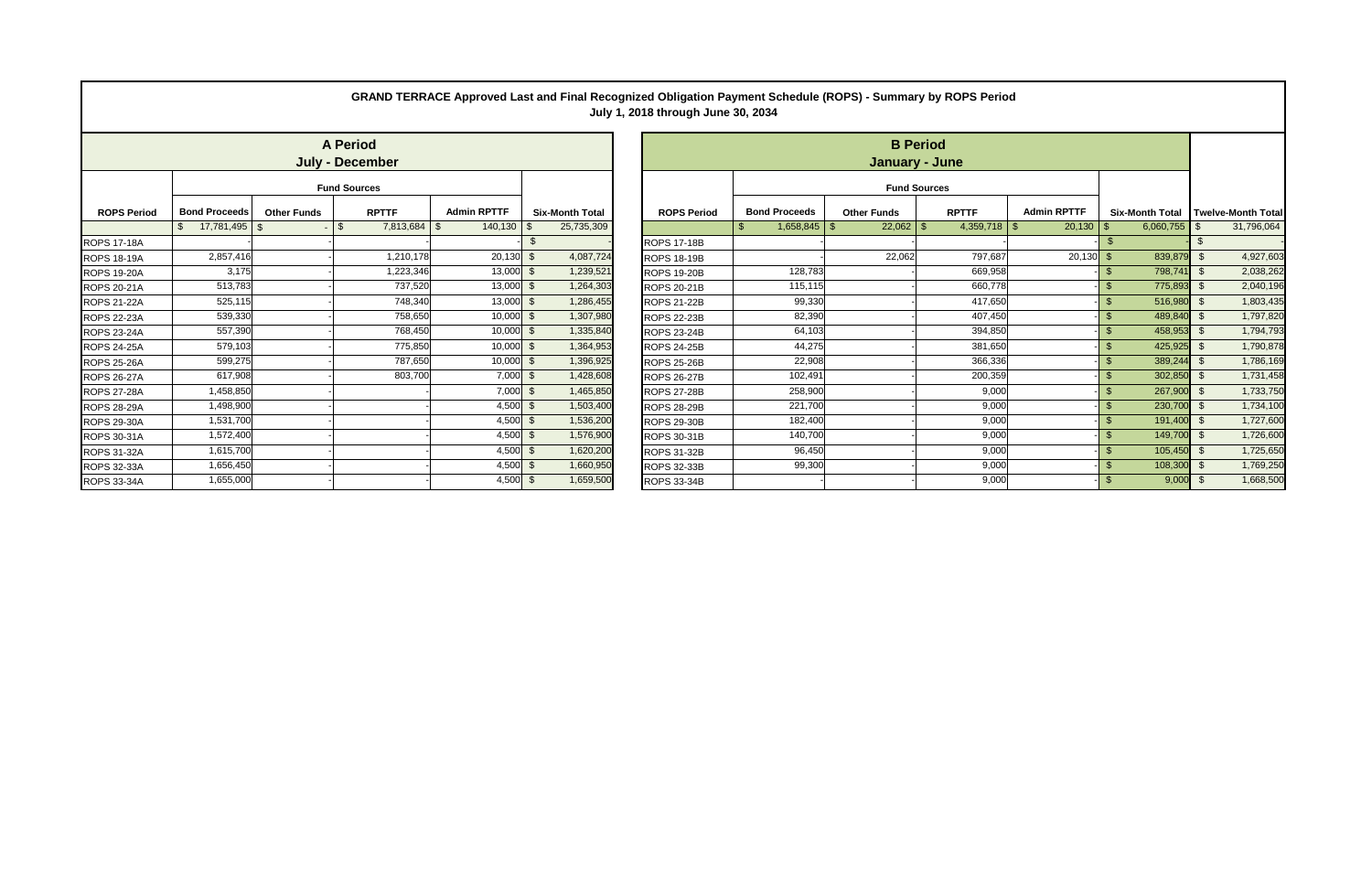| A     | В                                | $\mathbf{C}$                          | D                 | E.                                                | F.                                                                              | G                                                                   | H.           |                          | $\mathsf{R}$         |                          | U           |
|-------|----------------------------------|---------------------------------------|-------------------|---------------------------------------------------|---------------------------------------------------------------------------------|---------------------------------------------------------------------|--------------|--------------------------|----------------------|--------------------------|-------------|
|       |                                  |                                       |                   |                                                   |                                                                                 |                                                                     |              |                          |                      | 18-19A (July - December) |             |
|       | <b>Project Name/Debt</b>         |                                       | ment Execution    | Contract/Agree Contract/Agreeme<br>nt Termination |                                                                                 |                                                                     |              | <b>Total Outstanding</b> |                      | <b>Fund Sources</b>      |             |
| Item# | Obligation                       | <b>Obligation Type</b>                | Date              | Date                                              | Payee                                                                           | <b>Description/Project Scope</b>                                    | Project Area | Obligation               | <b>Bond Proceeds</b> | <b>RPTTF</b>             | Admin RPTTF |
|       |                                  |                                       |                   |                                                   |                                                                                 |                                                                     |              | 31,796,064               | $2,857,416$ \$       | 1,210,178                | 20,130      |
|       | 2011 A Tax Allocation            | <b>Bonds Issued After</b>             | 1/1/2011          | 9/1/2033                                          | <b>US Bank</b>                                                                  | Bond Principle and Interest on RDA                                  |              | 21,914,259               |                      | 721,723                  |             |
|       | 22011 B Tax Allocation<br>Bond   | <b>Bonds Issued After</b><br>12/31/10 | 1/1/2011          | 9/1/2026                                          | <b>US Bank</b>                                                                  | Bond Principle and Interest on RDA<br><b>Bonds</b>                  |              | 5,620,389                |                      | 488,455                  |             |
|       | 3 Trustee Fees                   | Fees                                  | 1/1/2011          | 9/1/2033                                          | <b>US Bank</b>                                                                  | <b>Trustee Fees</b>                                                 |              | 43,200                   |                      |                          |             |
|       | 5 Repayment of Debt<br>Service   | Miscellaneous                         | 1/28/2012         | 1/28/2021                                         | <b>SB Valley Muni</b><br>Water                                                  | Repayment Incorrect debt service<br>distrib by -SBC ATC             |              | 700,314                  |                      |                          |             |
|       | 9 Professional Services          | <b>Property Maintenance</b>           | 4/12/2011         | 6/30/2016                                         | Cal Dreamscape<br>Landscape/Riverside property & water<br><b>Highland Water</b> | Weed abatement for Agency owned                                     |              | 790                      |                      |                          |             |
|       | 10 Professional Services         | <b>Professional Services</b>          | $\sqrt{2}/1/2012$ | 6/30/2034                                         | <b>Urban Futures</b>                                                            | S.E.C. Rule 15c2-12 Compliance<br>Requirement - Bonds               |              | 20,800                   |                      |                          |             |
|       | 38 Annual Audit and<br>Reporting | Fees                                  | 8/26/2014         | 8/26/2019                                         | Lance, Soll,<br>Lunghard                                                        | Required annual auditing services                                   |              | 80,000                   |                      |                          |             |
|       | 41 2011A TABS Bond<br>Projects   | Improvement/Infrastructur 3/13/2012   |                   | 3/13/2020                                         | Contractors/Staff                                                               | Grand Terrace Project CIP (Items 18<br>through 25)                  |              | 2,857,416                | 2,857,416            |                          |             |
|       | 51 SERAF Loan LMIHF -<br>Reserve | SERAF/ERAF                            | 4/26/2011         | 4/26/2016                                         | <b>LMIHF</b>                                                                    | Repayment of loan for SERAF-<br>Reserve                             |              | 398,636                  |                      |                          |             |
|       | 53 Administrative Expenses       | <b>Admin Costs</b>                    | 7/1/2017          | 6/30/2018                                         | Various                                                                         | Employee costs, administrative<br>supplies and cost, legal services |              | 160,260                  |                      |                          |             |

## **GRAND TERRACE APPROVED LAST AND FINAL ROPS**

**July 1, 2018 through June 30, 2034 (Report Amounts in Whole Dollars)**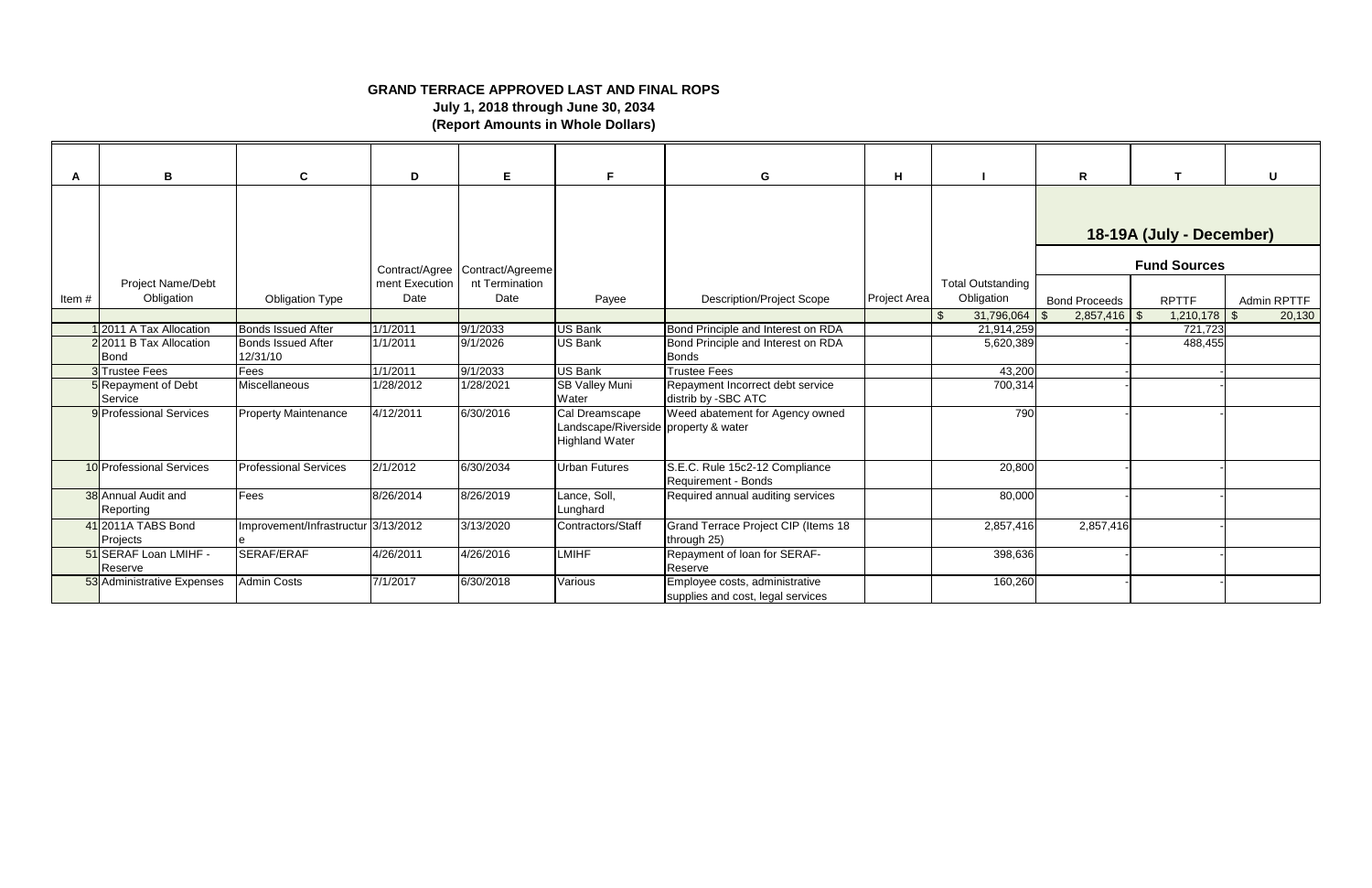| A     | B                                | W           | $\boldsymbol{\mathsf{X}}$ | $\mathbf v$                  | Z                    | <b>AB</b>                | <b>AC</b>   | <b>AD</b>                  | <b>AF</b>       | AH                   | <b>AJ</b>                | <b>AK</b>     | AL                   |
|-------|----------------------------------|-------------|---------------------------|------------------------------|----------------------|--------------------------|-------------|----------------------------|-----------------|----------------------|--------------------------|---------------|----------------------|
|       |                                  |             | 18-19B (January - June)   |                              |                      | 19-20A (July - December) |             | 19-20B (January -<br>June) |                 |                      | 20-21A (July - December) |               | 20-21B (Jan          |
|       |                                  |             | <b>Fund Sources</b>       |                              |                      | <b>Fund Sources</b>      |             | <b>Fund Sources</b>        |                 |                      | <b>Fund Sources</b>      |               | Fund S               |
| Item# | Project Name/Debt<br>Obligation  | Other Funds | <b>RPTTF</b>              | Admin RPTTF                  | <b>Bond Proceeds</b> | <b>RPTTF</b>             | Admin RPTTF | <b>Bond Proceeds</b>       | <b>RPTTF</b>    | <b>Bond Proceeds</b> | <b>RPTTF</b>             | Admin RPTTF   | <b>Bond Proceeds</b> |
|       |                                  |             | 797,687                   | $20,130$ \$<br>$\mathcal{F}$ | $3,175$ \$           | $1,223,346$ \$           | 13,000      | 128,783                    | 669,958<br>- SS | $513,783$ \$         | $737,520$ \$             | $13,000$ \ \$ | 115,115              |
|       | 12011 A Tax Allocation           |             | 384,958                   |                              |                      | 724,958                  |             |                            | 377,520         |                      | 737,520                  |               |                      |
|       | 2 2011 B Tax Allocation<br>Bond  |             | 141,563                   |                              | 3,175                | 498,388                  |             | 128,783                    |                 | 513,783              |                          |               | 115,115              |
|       | 3 Trustee Fees                   |             | 2,700                     |                              |                      |                          |             |                            | 2,700           |                      |                          |               |                      |
|       | 5 Repayment of Debt<br>Service   |             | 233,438                   |                              |                      |                          |             |                            | 233,438         |                      |                          |               |                      |
|       | 9 Professional Services          |             | 790                       |                              |                      |                          |             |                            |                 |                      |                          |               |                      |
|       | 10 Professional Services         |             | 1,300                     |                              |                      |                          |             |                            | 1,300           |                      |                          |               |                      |
|       | 38 Annual Audit and<br>Reporting |             | 5,000                     |                              |                      |                          |             |                            | 5,000           |                      |                          |               |                      |
|       | 41 2011A TABS Bond<br>Projects   |             |                           |                              |                      |                          |             |                            |                 |                      |                          |               |                      |
|       | 51 SERAF Loan LMIHF -<br>Reserve | 22,062      | 27,938                    |                              |                      |                          |             |                            | 50,000          |                      |                          |               |                      |
|       | 53 Administrative Expenses       |             |                           |                              |                      |                          |             |                            |                 |                      |                          |               |                      |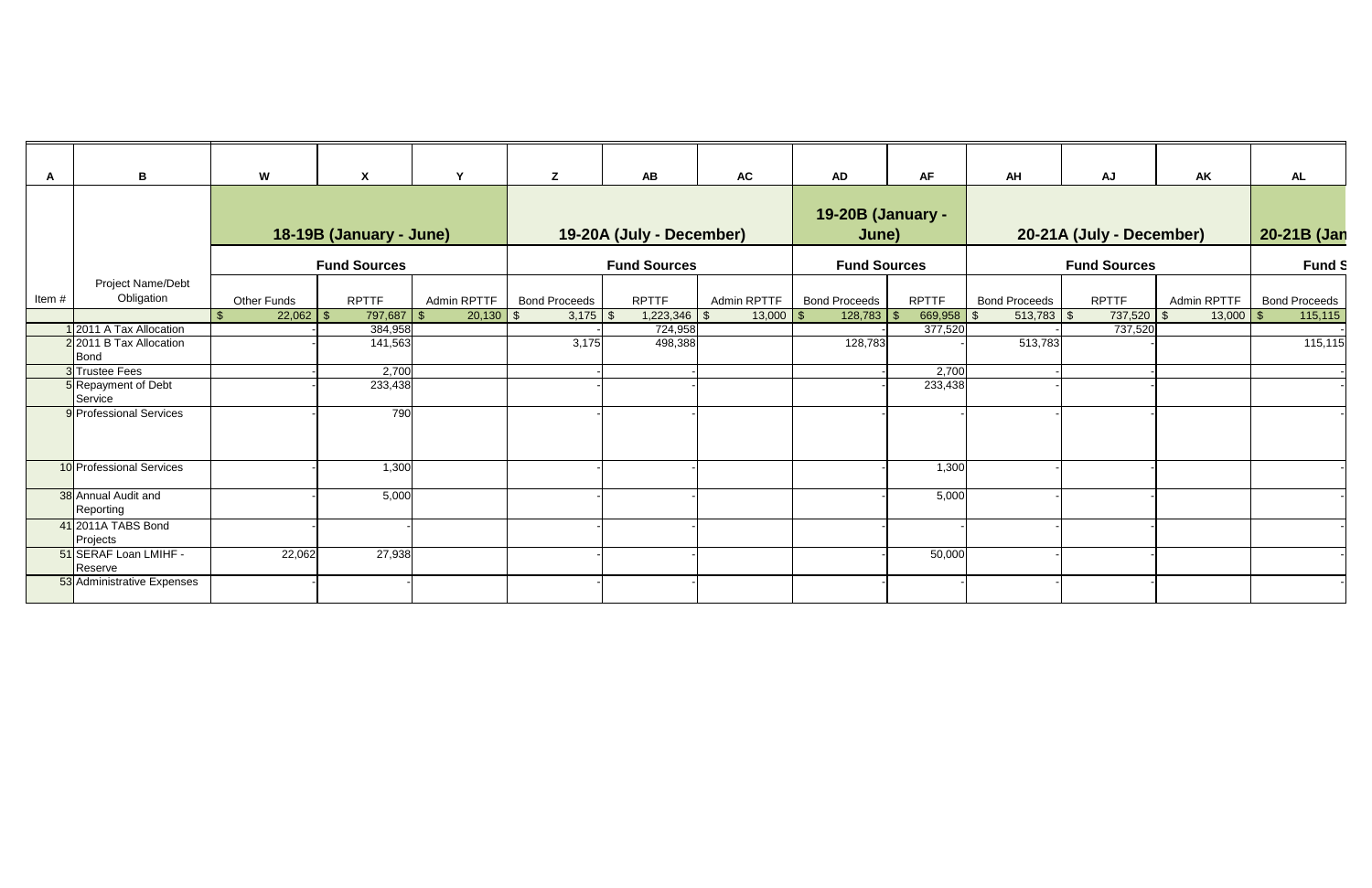| A     | B                                | <b>AN</b>      | <b>AP</b>            | <b>AR</b>                | <b>AS</b>      | <b>AT</b>            | AV                      | <b>AX</b>            | <b>AZ</b>                | <b>BA</b>   | <b>BB</b>            | <b>BD</b>               | <b>BF</b>            |
|-------|----------------------------------|----------------|----------------------|--------------------------|----------------|----------------------|-------------------------|----------------------|--------------------------|-------------|----------------------|-------------------------|----------------------|
|       |                                  | uary - June)   |                      | 21-22A (July - December) |                |                      | 21-22B (January - June) |                      | 22-23A (July - December) |             |                      | 22-23B (January - June) | $23 - 24$            |
|       |                                  | <b>Sources</b> |                      | <b>Fund Sources</b>      |                |                      | <b>Fund Sources</b>     |                      | <b>Fund Sources</b>      |             |                      | <b>Fund Sources</b>     |                      |
| Item# | Project Name/Debt<br>Obligation  | <b>RPTTF</b>   | <b>Bond Proceeds</b> | <b>RPTTF</b>             | Admin RPTTF    | <b>Bond Proceeds</b> | <b>RPTTF</b>            | <b>Bond Proceeds</b> | <b>RPTTF</b>             | Admin RPTTF | <b>Bond Proceeds</b> | <b>RPTTF</b>            | <b>Bond Proceeds</b> |
|       |                                  | 660,778        | $525,115$ \$<br>-\$  | 748,340                  | 13,000<br>- \$ | $99,330$ \$          | 417,650                 | $539,330$ \$         | 758,650                  | $10,000$ \$ |                      | 407,450                 | 557,390              |
|       | 12011 A Tax Allocation           | 368,340        |                      | 748,340                  |                |                      | 358,650                 |                      | 758,650                  |             |                      | 348,450                 |                      |
|       | 22011 B Tax Allocation<br>Bond   |                | 525,115              |                          |                | 99,330               |                         | 539,330              |                          |             | 82,390               |                         | 557,390              |
|       | 3 Trustee Fees                   | 2,700          |                      |                          |                |                      | 2,700                   |                      |                          |             |                      | 2,700                   |                      |
|       | 5 Repayment of Debt<br>Service   | 233,438        |                      |                          |                |                      |                         |                      |                          |             |                      |                         |                      |
|       | 9 Professional Services          |                |                      |                          |                |                      |                         |                      |                          |             |                      |                         |                      |
|       | 10 Professional Services         | 1,300          |                      |                          |                |                      | 1,300                   |                      |                          |             |                      | 1,300                   |                      |
|       | 38 Annual Audit and<br>Reporting | 5,000          |                      |                          |                |                      | 5,000                   |                      |                          |             |                      | 5,000                   |                      |
|       | 41 2011A TABS Bond<br>Projects   |                |                      |                          |                |                      |                         |                      |                          |             |                      |                         |                      |
|       | 51 SERAF Loan LMIHF -<br>Reserve | 50,000         |                      |                          |                |                      | 50,000                  |                      |                          |             |                      | 50,000                  |                      |
|       | 53 Administrative Expenses       |                |                      |                          |                |                      |                         |                      |                          |             |                      |                         |                      |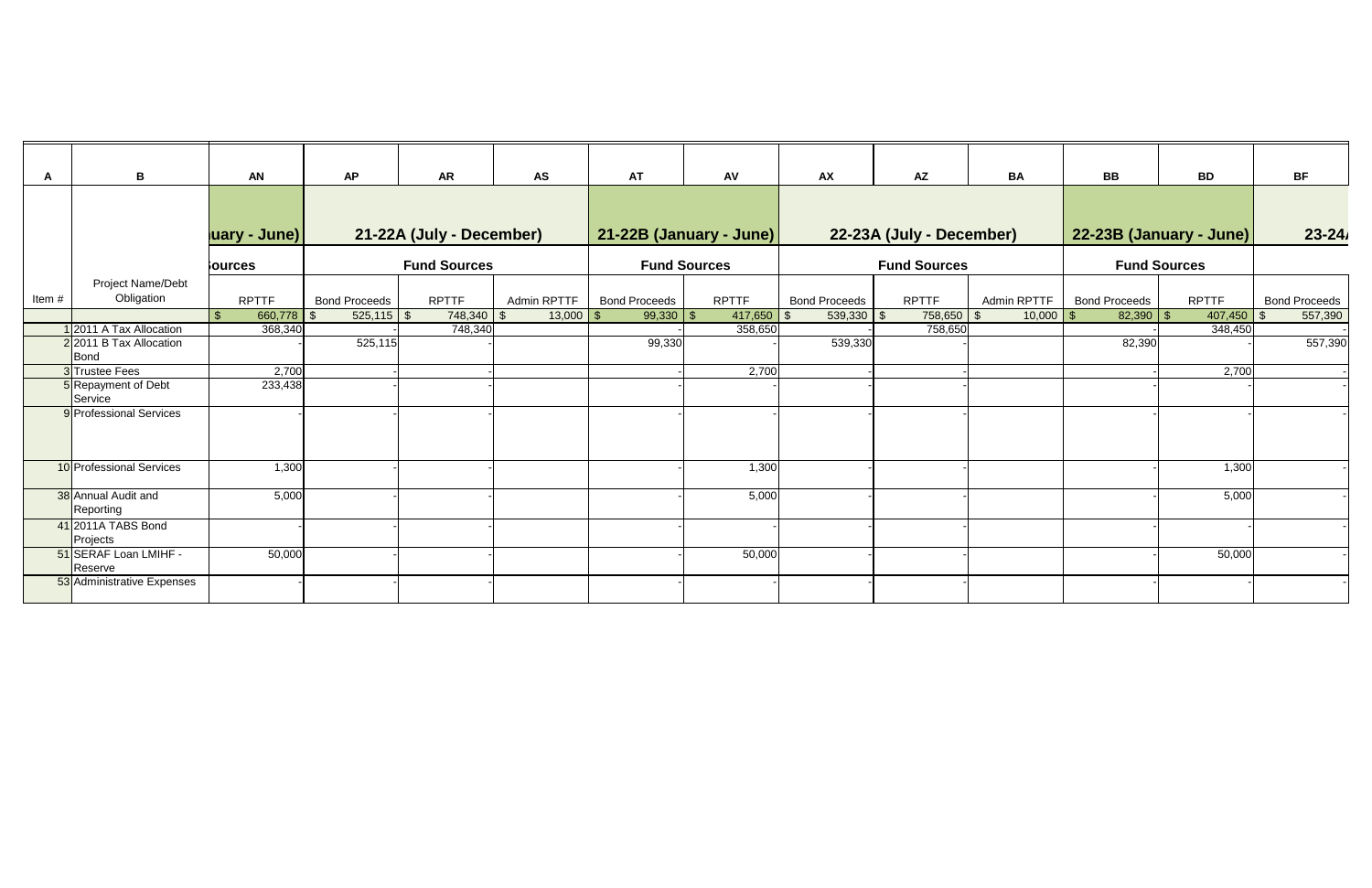| A     | $\mathbf B$                      | <b>BH</b>                  | BI          | <b>BJ</b>            | <b>BL</b>               | <b>BN</b>            | <b>BP</b>                | <b>BQ</b>           | <b>BR</b>            | <b>BT</b>                      | <b>BV</b>            | <b>BX</b>                | <b>BY</b>   |
|-------|----------------------------------|----------------------------|-------------|----------------------|-------------------------|----------------------|--------------------------|---------------------|----------------------|--------------------------------|----------------------|--------------------------|-------------|
|       |                                  | <b>A (July - December)</b> |             |                      | 23-24B (January - June) |                      | 24-25A (July - December) |                     |                      | <b>24-25B (January - June)</b> |                      | 25-26A (July - December) |             |
|       |                                  | <b>Fund Sources</b>        |             |                      | <b>Fund Sources</b>     |                      | <b>Fund Sources</b>      |                     |                      | <b>Fund Sources</b>            |                      | <b>Fund Sources</b>      |             |
| Item# | Project Name/Debt<br>Obligation  | <b>RPTTF</b>               | Admin RPTTF | <b>Bond Proceeds</b> | <b>RPTTF</b>            | <b>Bond Proceeds</b> | <b>RPTTF</b>             | Admin RPTTF         | <b>Bond Proceeds</b> | <b>RPTTF</b>                   | <b>Bond Proceeds</b> | <b>RPTTF</b>             | Admin RPTTF |
|       | 1 2011 A Tax Allocation          | 768,450<br>768,450         | 10,000      |                      | 394,850<br>335,850      | $579,103$ \$         | 775,850<br>775,850       | $10,000$ \$<br>- \$ |                      | 381,650<br>322,650             | $599,275$ \$<br>l S  | 787,650<br>787,650       | 10,000      |
|       | 2 2011 B Tax Allocation<br>Bond  |                            |             | 64,103               |                         | 579,103              |                          |                     | 44,275               |                                | 599,275              |                          |             |
|       | 3 Trustee Fees                   |                            |             |                      | 2,700                   |                      |                          |                     |                      | 2,700                          |                      |                          |             |
|       | 5 Repayment of Debt<br>Service   |                            |             |                      |                         |                      |                          |                     |                      |                                |                      |                          |             |
|       | 9 Professional Services          |                            |             |                      |                         |                      |                          |                     |                      |                                |                      |                          |             |
|       | 10 Professional Services         |                            |             |                      | 1,300                   |                      |                          |                     |                      | 1,300                          |                      |                          |             |
|       | 38 Annual Audit and<br>Reporting |                            |             |                      | 5,000                   |                      |                          |                     |                      | 5,000                          |                      |                          |             |
|       | 41 2011A TABS Bond<br>Projects   |                            |             |                      |                         |                      |                          |                     |                      |                                |                      |                          |             |
|       | 51 SERAF Loan LMIHF -<br>Reserve |                            |             |                      | 50,000                  |                      |                          |                     |                      | 50,000                         |                      |                          |             |
|       | 53 Administrative Expenses       |                            |             |                      |                         |                      |                          |                     |                      |                                |                      |                          |             |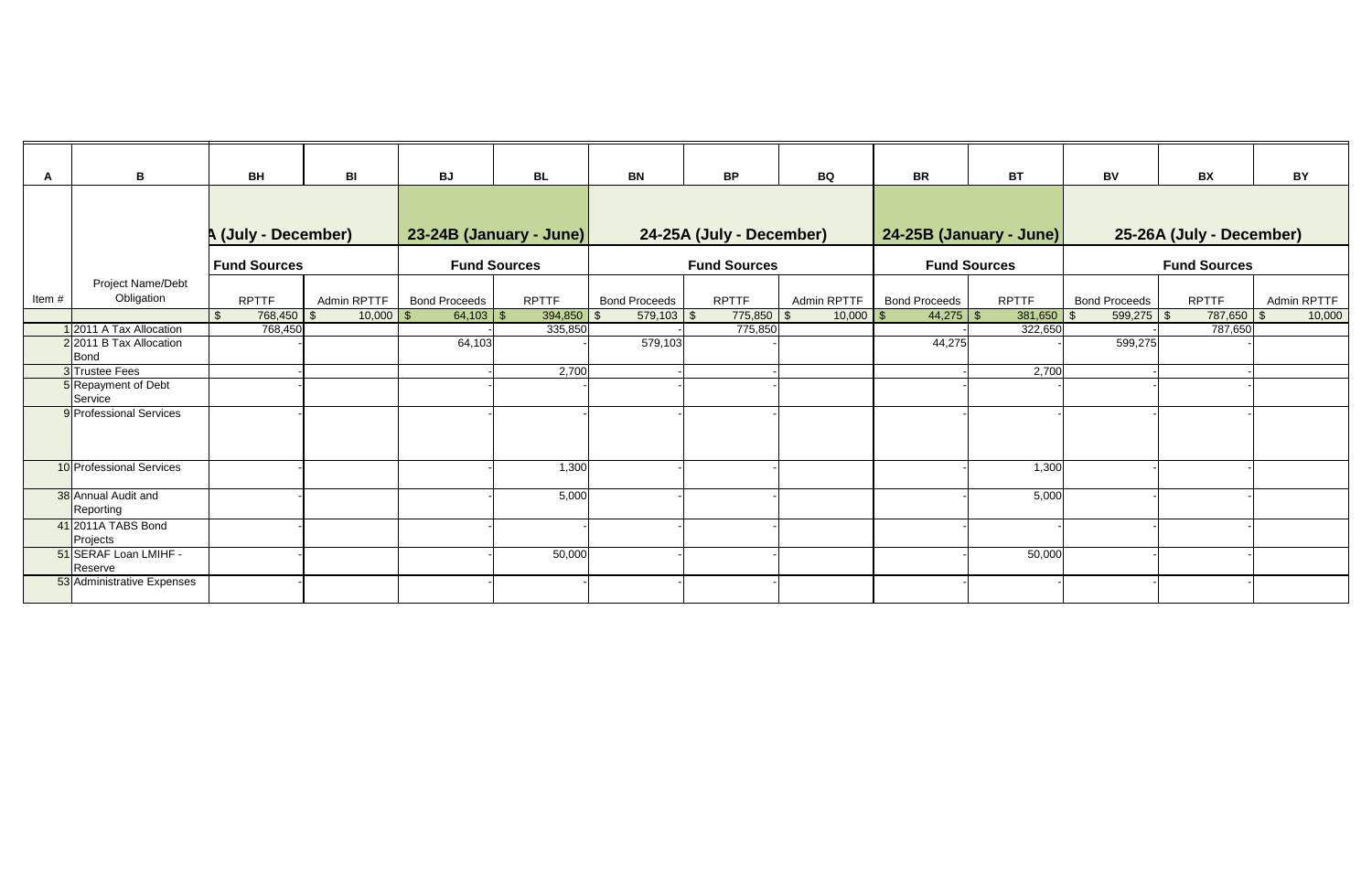| A     | B                                                         | <b>BZ</b>            | CB                         | CD                   | <b>CF</b>                | CG                | <b>CH</b>            | CJ                      | CL             | $\mathsf{co}\,$             | CP                    | <b>CR</b>               | <b>CT</b>            |
|-------|-----------------------------------------------------------|----------------------|----------------------------|----------------------|--------------------------|-------------------|----------------------|-------------------------|----------------|-----------------------------|-----------------------|-------------------------|----------------------|
|       |                                                           |                      | 25-26B (January -<br>June) |                      | 26-27A (July - December) |                   |                      | 26-27B (January - June) |                | 27-28A (July -<br>December) |                       | 27-28B (January - June) |                      |
|       |                                                           |                      | <b>Fund Sources</b>        |                      | <b>Fund Sources</b>      |                   |                      | <b>Fund Sources</b>     |                | <b>Fund Sources</b>         |                       | <b>Fund Sources</b>     | Fund S               |
| Item# | Project Name/Debt<br>Obligation                           | <b>Bond Proceeds</b> | <b>RPTTF</b>               | <b>Bond Proceeds</b> | <b>RPTTF</b>             | Admin RPTTF       | <b>Bond Proceeds</b> | <b>RPTTF</b>            | Bond Proceeds  | Admin RPTTF                 | <b>Bond Proceeds</b>  | <b>RPTTF</b>            | <b>Bond Proceeds</b> |
|       |                                                           |                      | 366,336                    | $617,908$ \$<br>l S  | 803,700                  | $7,000$ \$<br>-\$ | $102,491$ \ \$       | $200,359$ \$            | $1,458,850$ \$ | 7,000                       | $258,900$ \ \$<br>- S | 9,000                   | 1,498,900<br>- SS    |
|       | 12011 A Tax Allocation<br>2 2011 B Tax Allocation<br>Bond | 22,908               | 308,700                    | 617,908              | 803,700                  |                   | 102,491              | 191,359                 | 1,458,850      |                             | 258,900               |                         | 1,498,900            |
|       | 3 Trustee Fees                                            |                      | 2,700                      |                      |                          |                   |                      | 2,700                   |                |                             |                       | 2,700                   |                      |
|       | 5 Repayment of Debt<br>Service                            |                      |                            |                      |                          |                   |                      |                         |                |                             |                       |                         |                      |
|       | 9 Professional Services                                   |                      |                            |                      |                          |                   |                      |                         |                |                             |                       |                         |                      |
|       | 10 Professional Services                                  |                      | 1,300                      |                      |                          |                   |                      | 1,300                   |                |                             |                       | 1,300                   |                      |
|       | 38 Annual Audit and<br>Reporting                          |                      | 5,000                      |                      |                          |                   |                      | 5,000                   |                |                             |                       | 5,000                   |                      |
|       | 41 2011A TABS Bond<br>Projects                            |                      |                            |                      |                          |                   |                      |                         |                |                             |                       |                         |                      |
|       | 51 SERAF Loan LMIHF -<br>Reserve                          |                      | 48,636                     |                      |                          |                   |                      |                         |                |                             |                       |                         |                      |
|       | 53 Administrative Expenses                                |                      |                            |                      |                          |                   |                      |                         |                |                             |                       |                         |                      |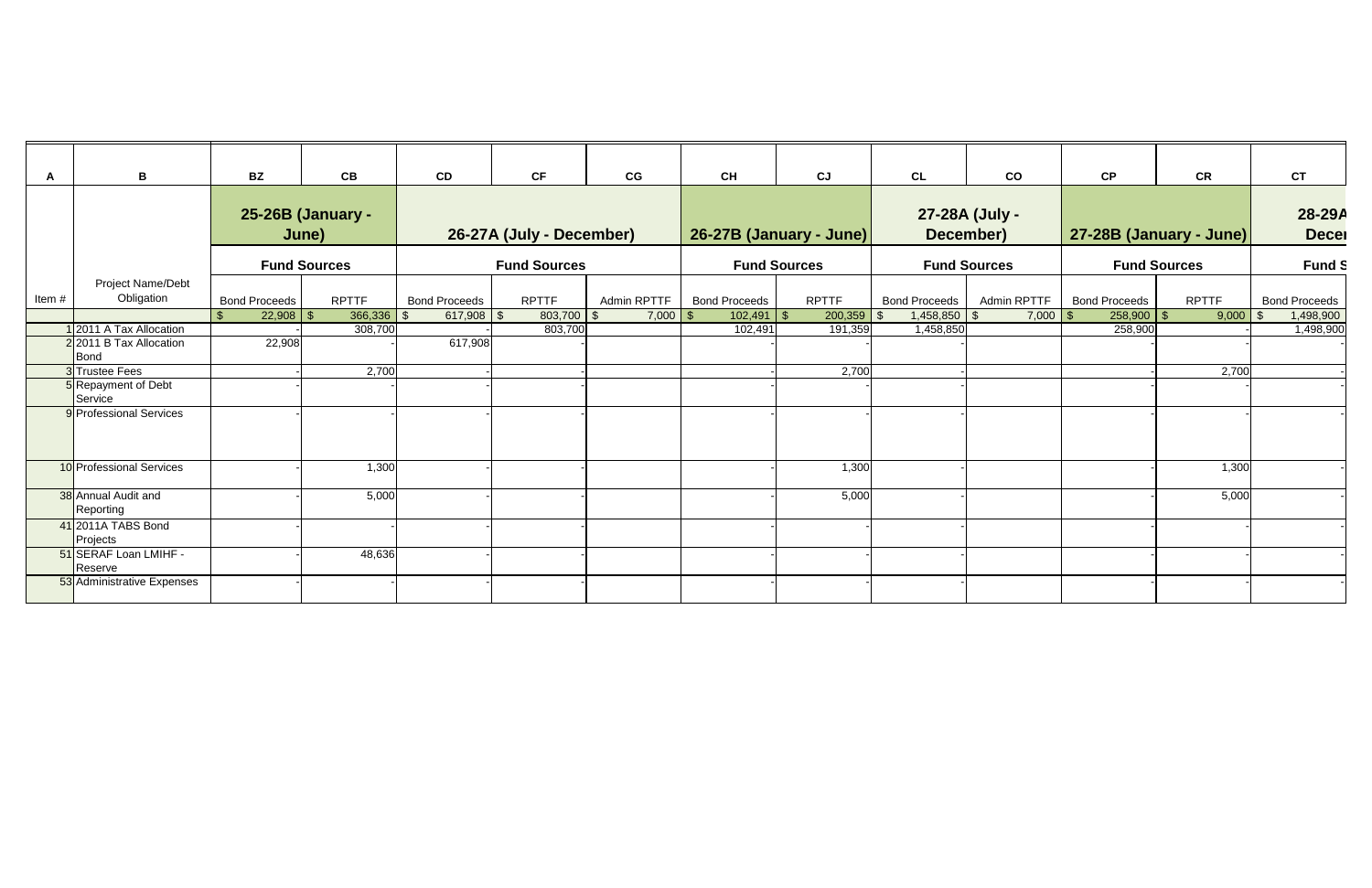| A     | $\mathbf B$                                               | <b>CW</b>               | cx                      | CZ           | DB                    | <b>DE</b>                   | <b>DF</b>            | <b>DH</b>               | <b>DJ</b>            | <b>DM</b>                   | DN                   | <b>DP</b>               | <b>DR</b>              |
|-------|-----------------------------------------------------------|-------------------------|-------------------------|--------------|-----------------------|-----------------------------|----------------------|-------------------------|----------------------|-----------------------------|----------------------|-------------------------|------------------------|
|       |                                                           | <b>(July -</b><br>mber) | 28-29B (January - June) |              |                       | 29-30A (July -<br>December) |                      | 29-30B (January - June) |                      | 30-31A (July -<br>December) |                      | 30-31B (January - June) | 31-32A<br><b>Decer</b> |
|       |                                                           | <b>Sources</b>          | <b>Fund Sources</b>     |              |                       | <b>Fund Sources</b>         |                      | <b>Fund Sources</b>     |                      | <b>Fund Sources</b>         |                      | <b>Fund Sources</b>     | <b>Fund S</b>          |
| Item# | Project Name/Debt<br>Obligation                           | Admin RPTTF             | <b>Bond Proceeds</b>    | <b>RPTTF</b> | <b>Bond Proceeds</b>  | Admin RPTTF                 | <b>Bond Proceeds</b> | <b>RPTTF</b>            | <b>Bond Proceeds</b> | <b>Admin RPTTF</b>          | <b>Bond Proceeds</b> | <b>RPTTF</b>            | <b>Bond Proceeds</b>   |
|       |                                                           | $4,500$ \$              | $221,700$ \$            | 9,000        | $1,531,700$ \$<br>-\$ | $4,500$ \$                  | 182,400              | $9,000$ \$              | 1,572,400            | $4,500$ \$<br>\$            | $140,700$   \$       | 9,000                   | 1,615,700              |
|       | 12011 A Tax Allocation<br>2 2011 B Tax Allocation<br>Bond |                         | 221,700                 |              | 1,531,700             |                             | 182,400              |                         | 1,572,400            |                             | 140,700              |                         | 1,615,700              |
|       | 3 Trustee Fees                                            |                         |                         | 2,700        |                       |                             |                      | 2,700                   |                      |                             |                      | 2,700                   |                        |
|       | 5 Repayment of Debt<br>Service                            |                         |                         |              |                       |                             |                      |                         |                      |                             |                      |                         |                        |
|       | 9 Professional Services                                   |                         |                         |              |                       |                             |                      |                         |                      |                             |                      |                         |                        |
|       | 10 Professional Services                                  |                         |                         | 1,300        |                       |                             |                      | 1,300                   |                      |                             |                      | 1,300                   |                        |
|       | 38 Annual Audit and<br>Reporting                          |                         |                         | 5,000        |                       |                             |                      | 5,000                   |                      |                             |                      | 5,000                   |                        |
|       | 41 2011A TABS Bond<br>Projects                            |                         |                         |              |                       |                             |                      |                         |                      |                             |                      |                         |                        |
|       | 51 SERAF Loan LMIHF -<br>Reserve                          |                         |                         |              |                       |                             |                      |                         |                      |                             |                      |                         |                        |
|       | 53 Administrative Expenses                                |                         |                         |              |                       |                             |                      |                         |                      |                             |                      |                         |                        |